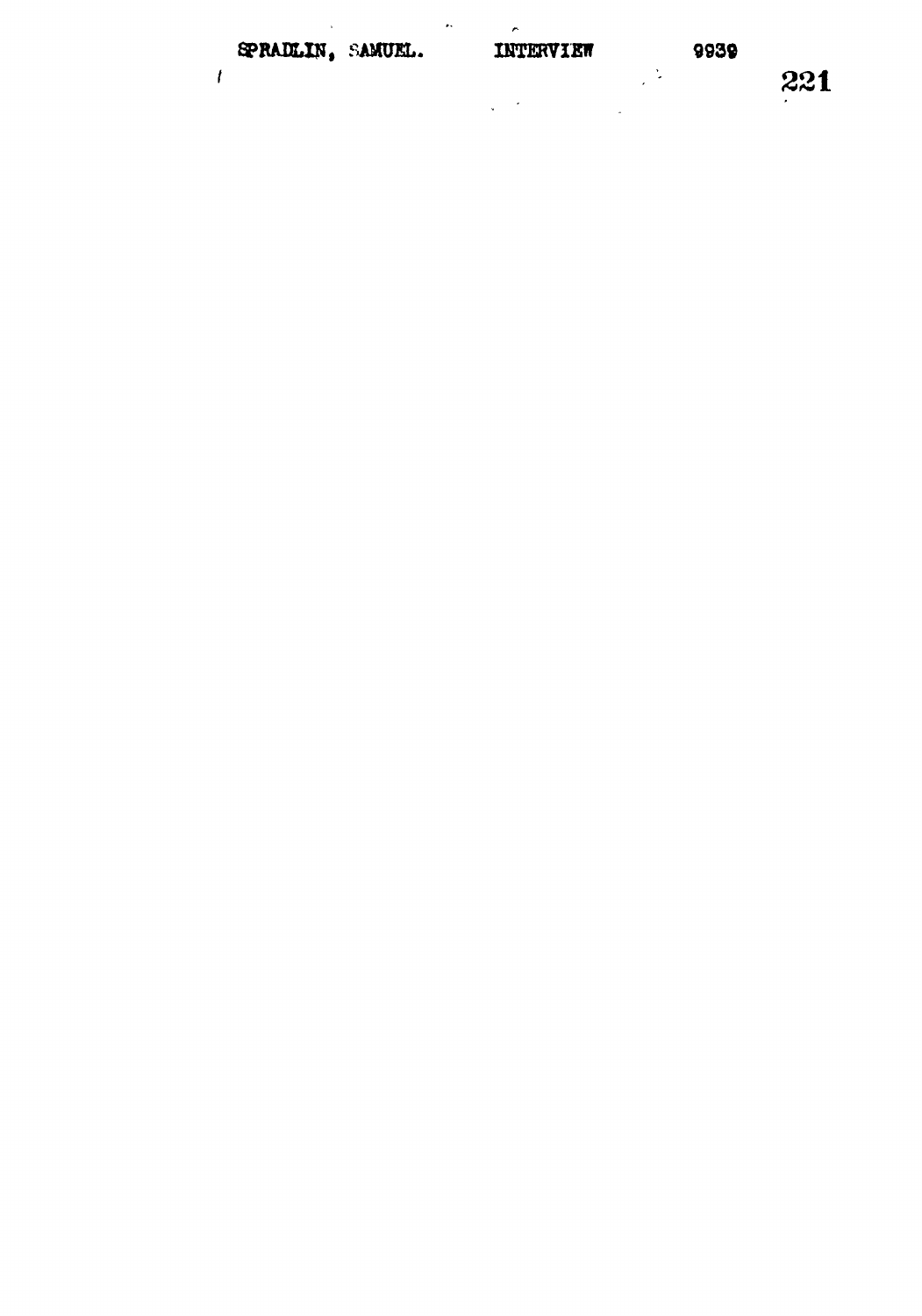|                                                                                                                                                                                                                                                                           | $-8 - 4$                                                                                                     |                         |     |
|---------------------------------------------------------------------------------------------------------------------------------------------------------------------------------------------------------------------------------------------------------------------------|--------------------------------------------------------------------------------------------------------------|-------------------------|-----|
|                                                                                                                                                                                                                                                                           | <b><i>DIOGRAFHY FORM</i></b><br>WORKS FROGRESS ADMINISTRATION<br>Indian-Iioneer History Project for Oklahoma | Form $A - (S - 149)$    | 222 |
| SPRADLIN. SAMUTL                                                                                                                                                                                                                                                          | <b>INTERVIEW</b>                                                                                             | 9939                    |     |
| Field Worker <sup>4</sup> s name - Ida B. Lankford                                                                                                                                                                                                                        |                                                                                                              |                         |     |
| This report made on (date)                                                                                                                                                                                                                                                |                                                                                                              |                         | 193 |
| $\overline{\phantom{a}}$                                                                                                                                                                                                                                                  |                                                                                                              |                         |     |
| $N$ am $\odot$<br>י.<br>verend Samuel Spradlik                                                                                                                                                                                                                            |                                                                                                              | ø                       |     |
| Post Office Address - Canuter Oklahoma<br>$2\bullet$                                                                                                                                                                                                                      |                                                                                                              |                         |     |
| Residence address (or location)<br>3.                                                                                                                                                                                                                                     |                                                                                                              |                         |     |
| DATE OF BIRTH: Month                                                                                                                                                                                                                                                      |                                                                                                              | Day<br>Year             |     |
| Place of birth __Floyd County, Kentucky<br>5.                                                                                                                                                                                                                             |                                                                                                              |                         |     |
| 6. Name of Father John Spradlin                                                                                                                                                                                                                                           |                                                                                                              | Flace of birth Kantucky |     |
| Other information about father Butcher                                                                                                                                                                                                                                    |                                                                                                              |                         |     |
| 7. Name of Mother Serah Vaughn                                                                                                                                                                                                                                            |                                                                                                              | Place of birth Reptuble |     |
| Other information about mother <sub>Rad</sub>                                                                                                                                                                                                                             |                                                                                                              |                         |     |
|                                                                                                                                                                                                                                                                           |                                                                                                              |                         |     |
| Notes or complete narrative by the field worker dealing with the life and<br>story of the person interviewed. Refer to Manual for surgested subjects<br>and questions. Continue on blank sheets if necessary and attack firmly to<br>this form. Number of sheets attached |                                                                                                              |                         |     |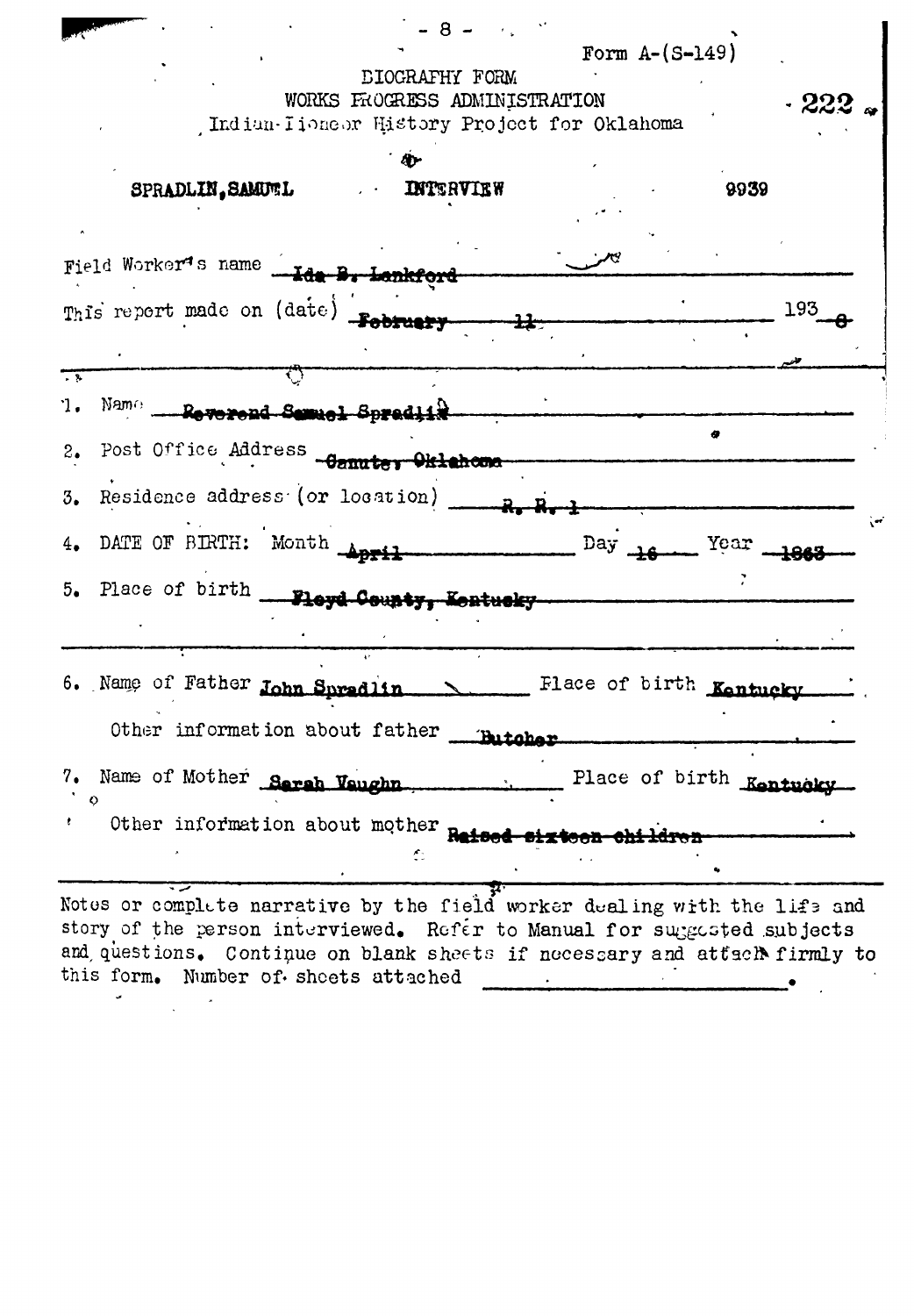### SPRADLIN, SAMUEL **INTERVIEW.** 9939

**Ida B. Lankford t Investigator 1939**

## Interview with Reverend Samuel Spradlin \* Canute., Oklahoma

I came from Floyd County, Kentucky October 3, 1901. , 1 unloaded at ^lk City. I bought land and built a two roomed house. I had thirteen children in the family and we had only two rooms to live In. I raised cotton, corn, feed, and I would sell cotton for 5 or 6 cents a pound, corn from 15 to 20 cents a bushel, feed for 1 to 2 cents a bundle, eggs for 5 cents a dozen, chickens for  $31.50$  a dozen. I bought hogs for \$1.50 a head.

I bought two horses, and two mules to start my first years of work here of farming but about two wpeks after I  $\cdot$  bought the horses they died. One of the mules got cut in the wire and I had no teams, so I had to hire my land "plowed. In 1903 I bought another span of mules and we started another crop; we rented three hundred acres.of land and plowed our land and planted cotton and Indian corn; one hundred acres of cotton, sixty-five acres of corn and the rest in feed.

Everything was looking good but in June *w* got com- . pletely "hailed out". Then we planted again sixty-five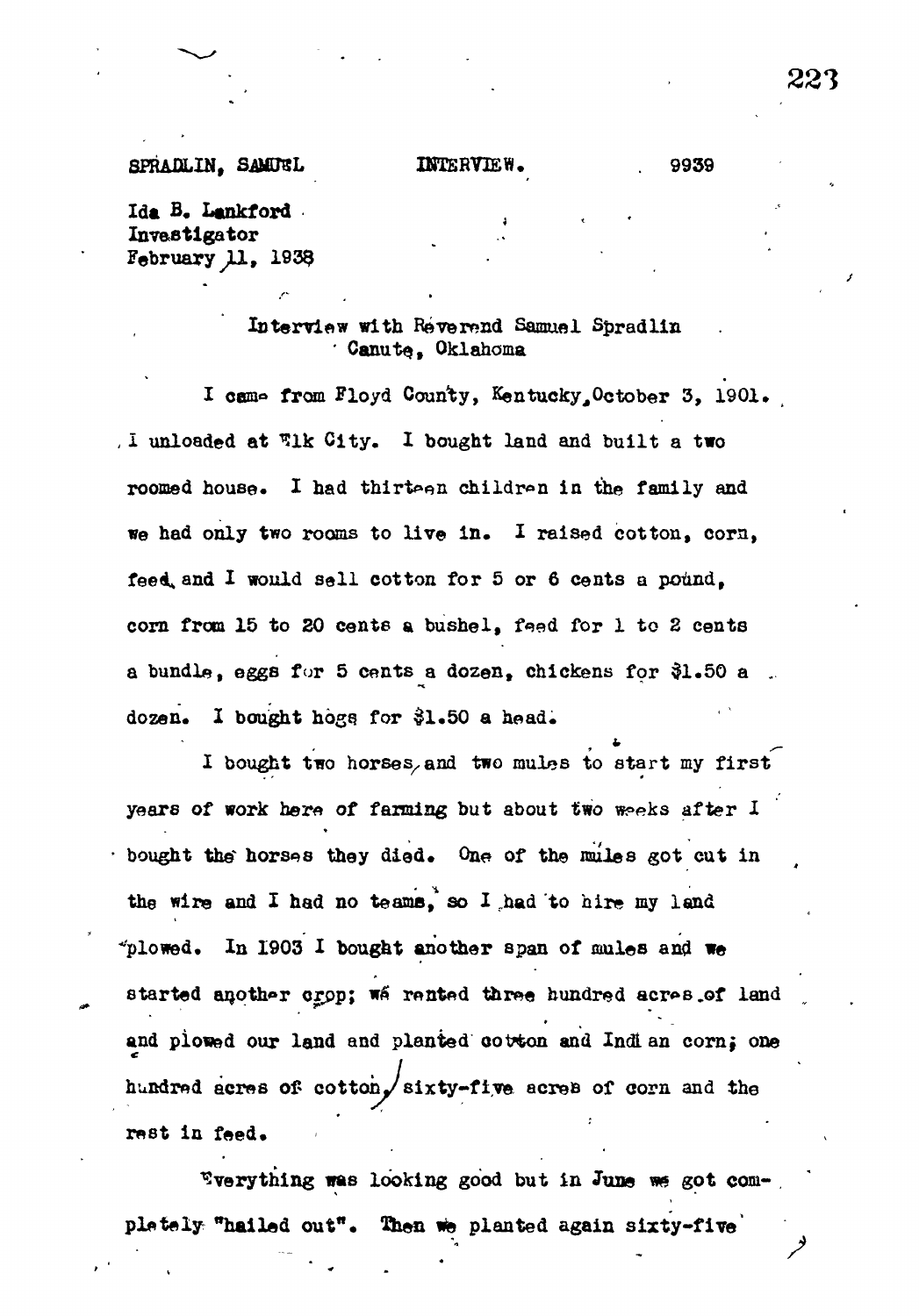### SPRADLIN, SAMUEL . (19939) INTERVIEW.

d.

224

 $\overline{2}$ 

acres of cotton, thirty-fi've of corn and the rest of the land lay untouched. The cotton grew as high as my head and we only got three thousand pounds of bolls off of sixty-five acres of cotton .nd off of the corn *no* got one wagon-box full.

 $t$  I bought my farm on time and we had interest to meet in the fall, so as we had nothing to live on and thirteen in the family, I realized something had to be done. With the children, my wife and I moved in a wagon, leading an.old cow behind the wagon. We moved to a place ten miles east of Cordell where we lived in a tent und picked cotton for 50 cents a hundred and boarded ourselves. We moved there November 5, 1903, and lived there till January 1, 1904, and from there we moved to a place six miles south of  $Cor$ dell and lived in a thrasher's shanty, walled up just a little ways and canvassed the rest of the way. My wife and little ones slept in the shanty and the boys and I made us a bed of hay on the ground. The first might » were there the coldest blizzard came and the next day we found a dugout to move into, but that wasn't much better, our stove smoked so much that we could hardly stand to stay in the

dugout.